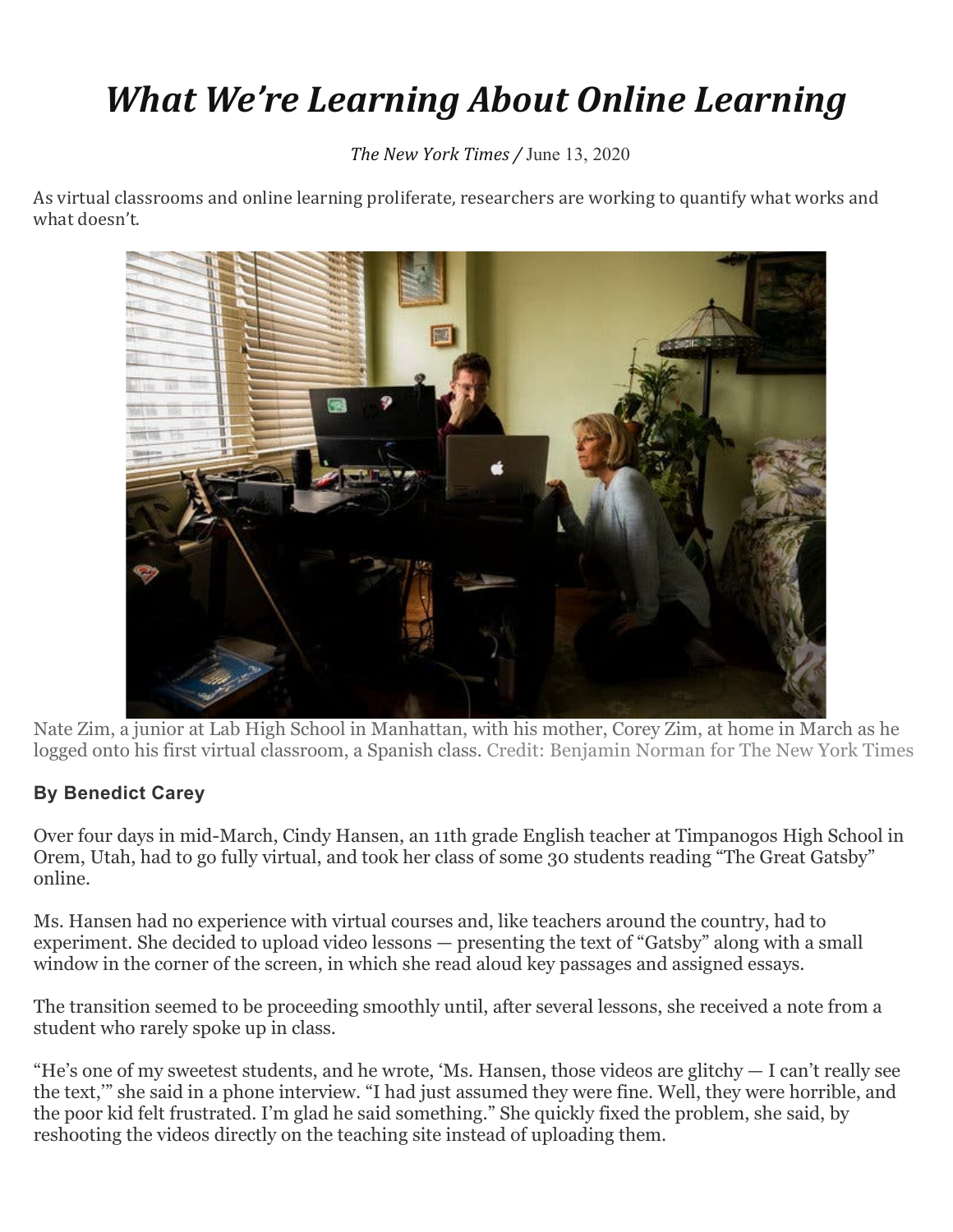After this spring's on-the-fly experiment in online classes, teachers and school districts across the country are preparing for what will be anything but a normal fall semester. Some districts stumbled in the transition, with classes zoom-bombed and interrupted; many strained to address serious inequities in access to computers. Recent research finds that most students fell months behind during the last term of the year, with the heaviest impact on low-income students.

Other schools, like Timpanogos, transitioned with less disruption, in part by mobilizing facilitators, coaches and other staff members to support both teachers and students who were in danger of logging off and checking out, according to a report by researchers.

Now, most districts are facing a future in which online courses will likely be part of the curriculum, whether that entails students returning in shifts or classrooms remaining closed because of local outbreaks. And underlying that adjustment is a more fundamental question: How efficiently do students learn using virtual lessons?

"What we're finding in the research thus far is it's generally harder to keep students engaged with virtual lessons," no matter the content, said Jered Borup, an associate professor in learning technologies at George Mason University. "Overall, though, that is not the distinguishing feature here. Rather, it's what supports the student has when learning virtually. That makes all the difference."

Research comparing in-person to online learning comes from many disciplines and does not benefit from the kinds of controls that scientists prefer; courses, teachers, students and class composition vary too much to make comparisons easily.

Physical presence matters, in ways that are not captured by the scientific method. "Look, I did fine in Ms. Hansen's class — I just bought the audiobooks and read 'Gatsby' on my own," one student, Ethan Avery, said in a phone interview. "But in some other classes. … I'm personally a terrible procrastinator, and not having that physical reminder, sitting in class and the teachers grilling me, 'Ethan, this is due Friday,' I fell behind. That was the rough part."

The two most authoritative reviews of the research to date, examining the results of nearly 300 studies, come to a similar conclusion. Students tend to learn less efficiently than usual in online courses, as a rule, and depending on the course. But if they have a facilitator or mentor on hand, someone to help with the technology and focus their attention — an approach sometimes called blended learning — they perform about as well in many virtual classes, and sometimes better.

One state that has applied this approach broadly, for nearly two decades, is Michigan. A state-supported nonprofit institute called Michigan Virtual offers scores of online courses, in languages, the sciences, history and professional development. It also offers 23 virtual advanced placement (A.P.) courses, for college credit.

"We find that if students have support and a schedule — they do the lesson every weekday at 9 a.m., for instance — they tend to do better than just tuning in here and there," said Joe Freidhoff, vice president of Michigan Virtual. "The mantra of online learning is, 'Your own time, your own pace, your own path.' In fact, each of these factors matter greatly, and some structure seems to help."

In 2012, the institute added a research arm, to track the progress of its students. In the 2018-19 school year, more than 120,000 students took at least one of its virtual courses; the vast majority of students were in high school. The pass rate was 50 percent for those living below the state's poverty line, and 70 percent for those living above it, averages roughly in line with the public high schools.

The story was different for Michigan Virtual's A.P. students. In the 2018-19 academic year, 807 students took least one of its virtual A.P. classes. The final exams are graded on a scale from 1 to 5, with scores of 3